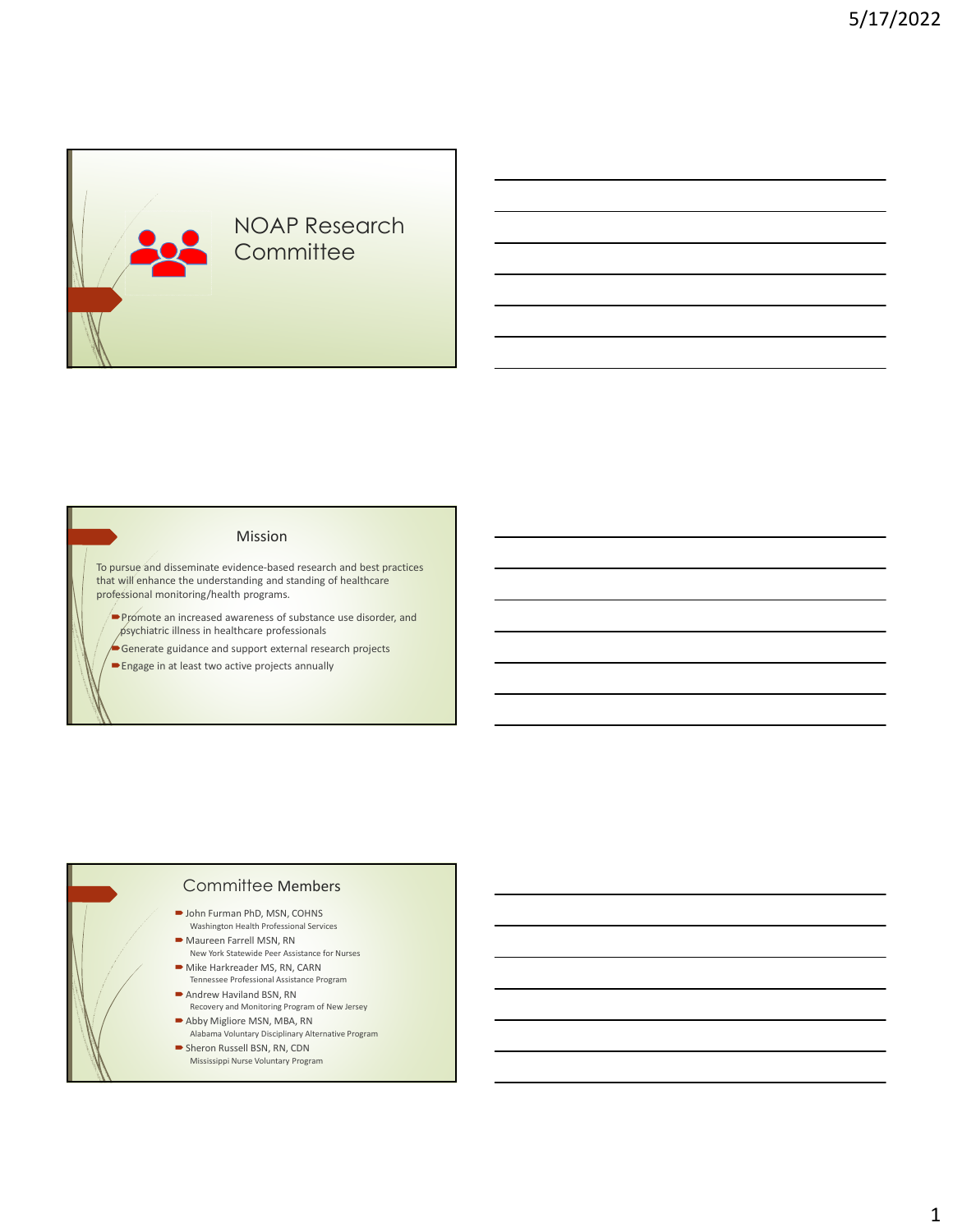#### Accomplishments

- Started the committee!
- Developed a web page
- Developed a research archive
- Established relationships with TPAs
- Established communications with the NCSBN and FSPHP Submitted first project proposal – *"Recommendations for the*
- *use of standardized performance measures…"*
- Collected initial state program data Mission, goals, performance measures



## Project Considerations

- **MAT Position Statement**
- Relapse indicators
- $\blacktriangleright$  Experience, so far, with oral fluid testing
- Program failure risk elements (i.e., co-occurring disorders, multiple treatment failures)
- $\blacktriangleright$  Developing a common measure for program success/graduation
- $\blacktriangleright$  Is there a correlation between quality of treatment and program success
- Developing a set of core program measures Structural, process, efficiency, outcome…